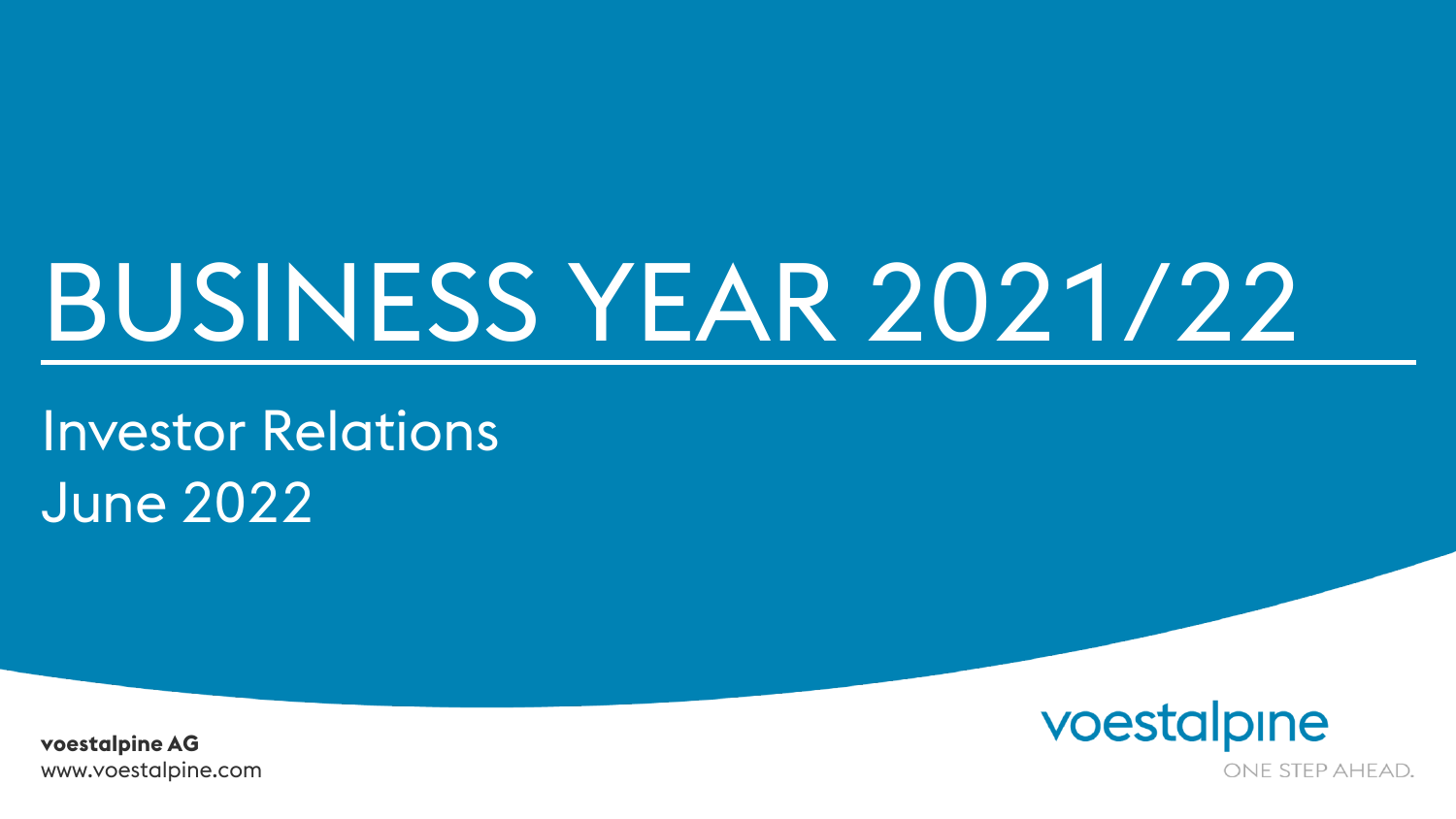### voestalpine GROUP BUSINESS ENVIRONMENT BY 2021/22

- » Overall very positive economic development in BY 2021/22 despite significant burdens
	- » Recurrent waves of COVID-19 infections worldwide
	- » International supply chain constraints
	- » Highly volatile raw material prices and extremely high energy prices, especially in Europe
	- » Russian war of aggression in Ukraine clouded economic sentiment
- » voestalpine managed the arising difficulties successfully and utilized the positive market environment
	- » No production downtimes because of COVID-19 infections due to hygiene and organizational concepts put in place
	- » Raw material and energy prices were essentially passed on to the market
	- » Decline in demand due to supply chain disruptions were offset by other markets wherever possible
- » In this environment, voestalpine reached new record levels in sales and earnings



June 2022 2 | June 2022 | Investor Relations

**voestalpine AG**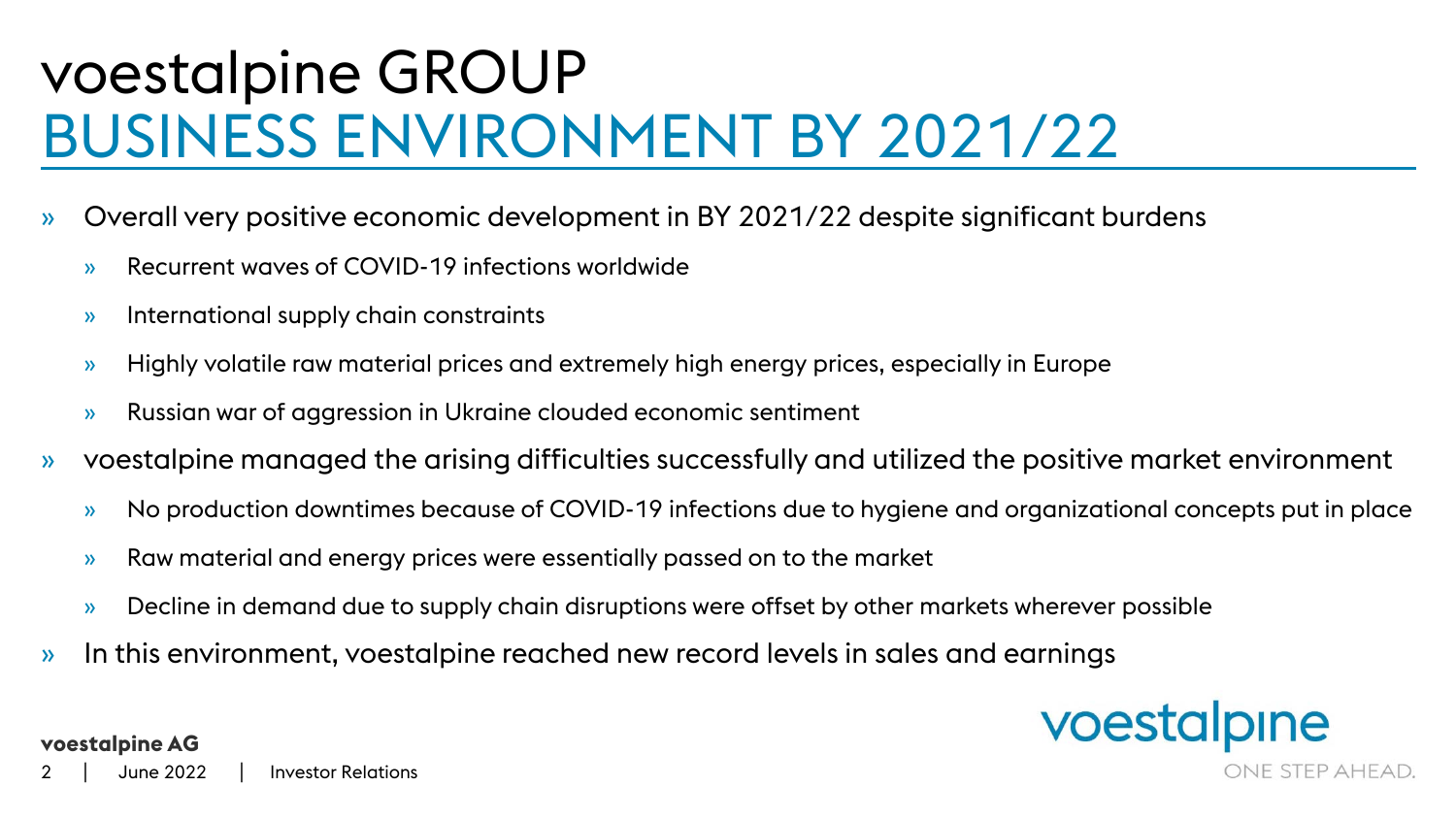## DEVELOPMENT OF DIVISIONS BY 2021/22

voestalpine ONE STEP AHEAD.

**voestalpine AG**

June 2022 3 June 2022 Investor Relations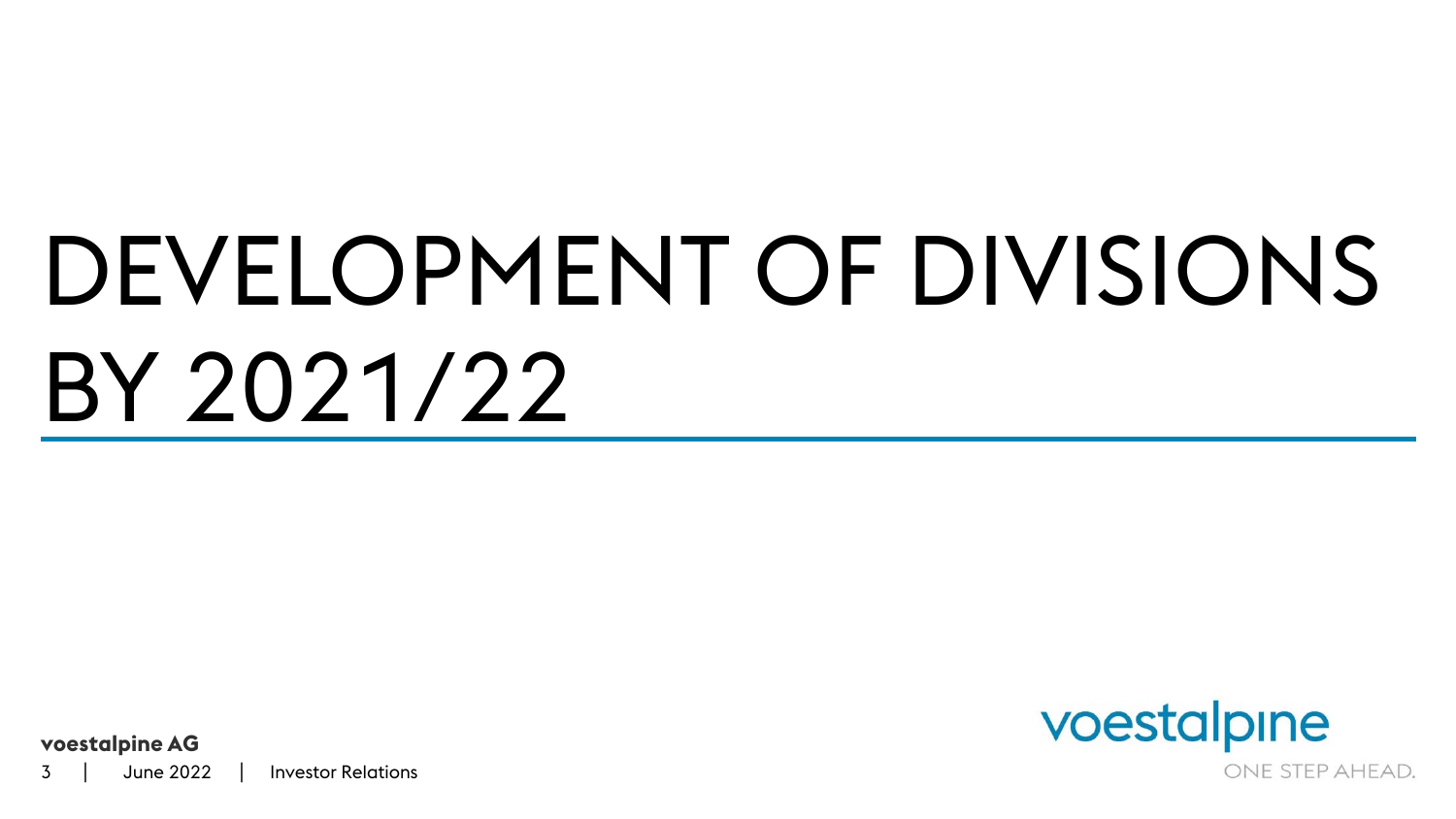### STEEL DIVISION BUSINESS DEVELOPMENT BY 2021/22

- » Strong steel demand in Europe from almost all market segments over the course of BY 2021/22
	- » Only automotive industry curbed by supply chain issues
- » Very dynamic price-development on European steel market, voestalpine's contract structure smoothening price curve volatility
- » Iron ore volatile throughout business year, coking coal rising steadily, energy cost surging since autumn 2021
- » Actual situation
	- » Strong order book, solid demand from all customer segments so far
	- » Steel prices passed the peak in spring 2022 as expected after the boost-effects from sanctions against Russia and Belarus

#### **voestalpine AG**

| €m            | Q1<br>21/22 | Q <sub>2</sub><br>21/22 | Q <sub>3</sub><br>21/22 | Q <sub>4</sub><br>21/22 | <b>BY</b><br>21/22 | BY<br>20/21 | <b>Delta</b><br>in $%$ |
|---------------|-------------|-------------------------|-------------------------|-------------------------|--------------------|-------------|------------------------|
| Revenue       | 1,206       | 1,262                   | 1,433                   | 1,801                   | 5,702              | 3,852       | $+48.0$                |
| <b>EBITDA</b> | 245         | 243                     | 272                     | 391                     | 1,151              | 502         | $+129.4$               |
| EBITDA-%      | 20.3%       | 19.3%                   | 18.9%                   | 21.7%                   | 20.2%              | 13.0%       |                        |
| <b>EBIT</b>   | 179         | 178                     | 207                     | 326                     | 889                | 234         | $+280.3$               |
| EBIT-%        | 14.8%       | 14.1%                   | 14.4%                   | 18.1%                   | 15.6%              | 6.1%        |                        |

ONE STEP AHEAD.

voestalpine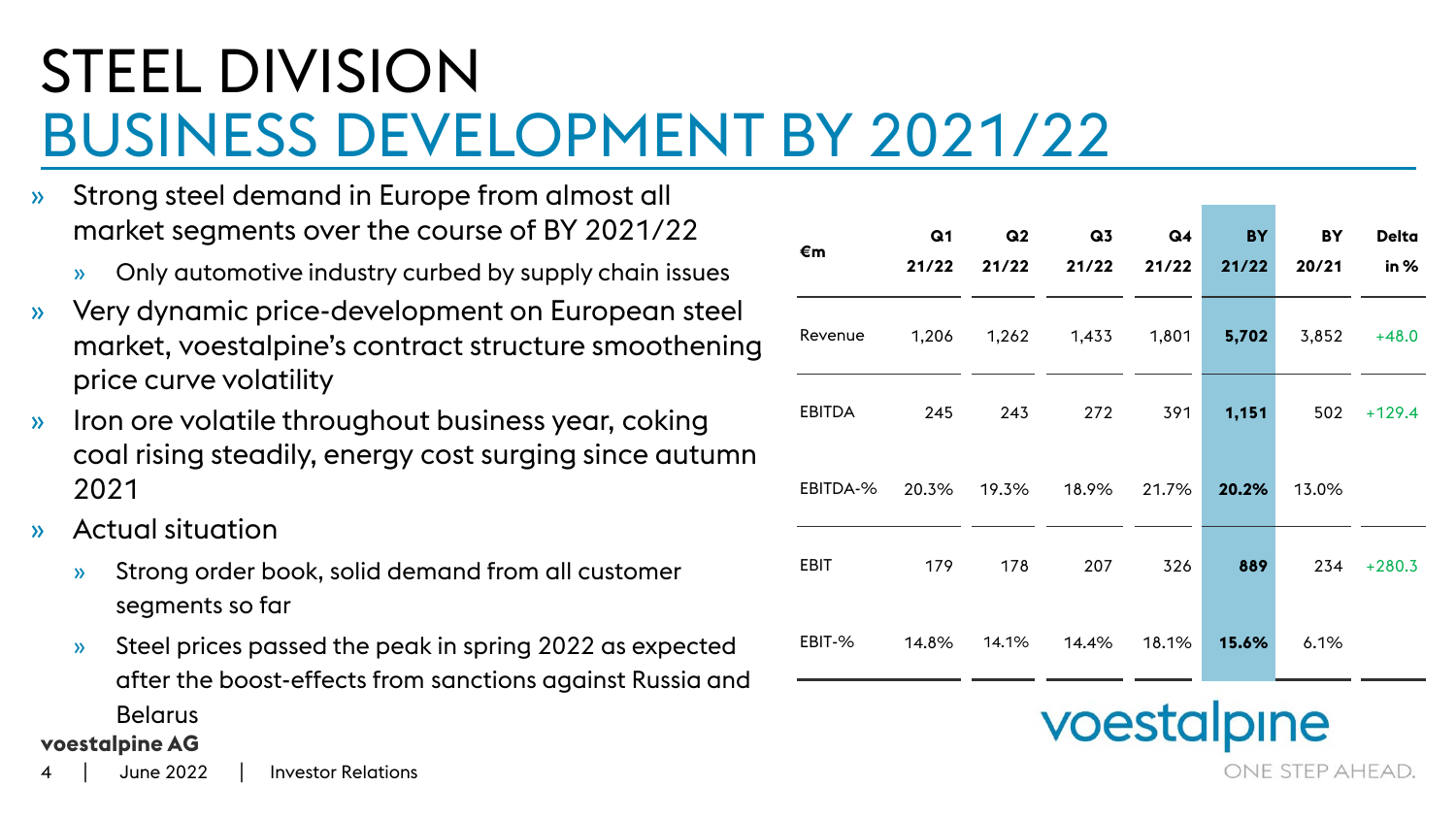### HIGH PERFORMANCE METALS DIVISION BUSINESS DEVELOPMENT BY 2021/22

- » Tool steel
	- » High demand for tool steel throughout BY 2021/22
- » Special materials
	- » Recovery of aerospace industry, in particular regional jets
	- » Upturn in oil & gas industry as a consequence of rising energy prices
- » High energy cost in Europe lead to some earnings volatility, but stepwise to large extent passed on to markets
- » Actual situation
	- » Very good start into BY 2022/23
	- » High order backlog and so far unchanged strong demand from end markets

#### **voestalpine AG**

| €m            | Q <sub>1</sub><br>21/22 | Q <sub>2</sub><br>21/22 | Q <sub>3</sub><br>21/22 | Q4<br>21/22 | <b>BY</b><br>21/22 | BY<br>20/21 | <b>Delta</b><br>in % |
|---------------|-------------------------|-------------------------|-------------------------|-------------|--------------------|-------------|----------------------|
| Revenue       | 704                     | 721                     | 736                     | 891         | 3,052              | 2,300       | $+32.7$              |
| <b>EBITDA</b> | 101                     | 90                      | 78                      | 130         | 399                | 214         | $+86.3$              |
| EBITDA-%      | 14.4%                   | 12.5%                   | 10.6%                   | 14.5%       | 13.1%              | 9.3%        |                      |
| <b>EBIT</b>   | 61                      | 51                      | 39                      | 76          | 227                | 49          | $+365.0$             |
| EBIT-%        | 8.7%                    | 7.0%                    | 5.3%                    | 8.5%        | 7.4%               | 2.1%        |                      |

voestalpine ONE STEP AHEAD.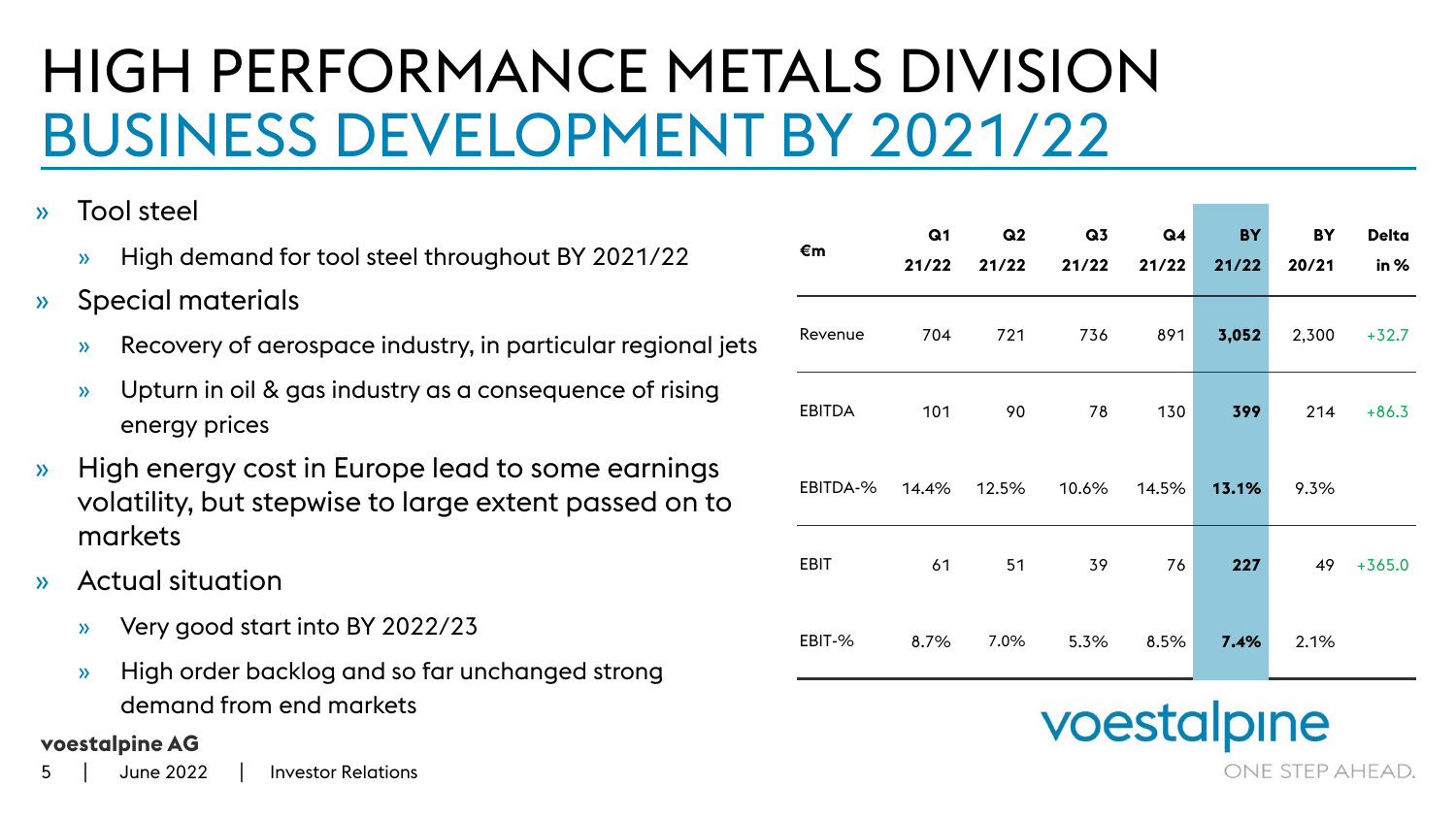### METAL ENGINEERING DIVISION BUSINESS DEVELOPMENT BY 2021/22

- » Solid development in Railway Systems business throughout the whole business year
- » Recovery of Seamless Tubes after surging energy prices and change of Sec. 232 to quota system since Q4 BY 21/22
- » Wire Technology business affected by chip-shortage in automotive industry, but still solid development
- » Welding business performed well
- » Actual situation
	- » Demand in Railway Systems still stable, but some impact from high raw material and energy costs
	- » Positive trend in Seamless Tubes business continuing
	- » Solid development in Wire and Welding in Q1

#### **voestalpine AG**

June 2022 6 June 2022 Investor Relations

| €m            | Q <sub>1</sub><br>21/22 | Q <sub>2</sub><br>21/22 | Q <sub>3</sub><br>21/22 | Q <sub>4</sub><br>21/22 | <b>BY</b><br>21/22 | BY<br>20/21 | <b>Delta</b><br>in % |
|---------------|-------------------------|-------------------------|-------------------------|-------------------------|--------------------|-------------|----------------------|
| Revenue       | 801                     | 814                     | 858                     | 903                     | 3,376              | 2,667       | $+26.6$              |
| <b>EBITDA</b> | 96                      | 104                     | 87                      | 119                     | 406                | 230         | $+76.7$              |
| EBITDA-%      | 12.0%                   | 12.7%                   | 10.1%                   | 13.2%                   | 12.0%              | 8.6%        |                      |
| <b>EBIT</b>   | 52                      | 59                      | 43                      | 74                      | 228                | 16          | $+1,298.2$           |
| EBIT-%        | 6.5%                    | 7.3%                    | 5.0%                    | 8.2%                    | 6.8%               | 0.6%        |                      |

voestalpine ONE STEP AHEAD.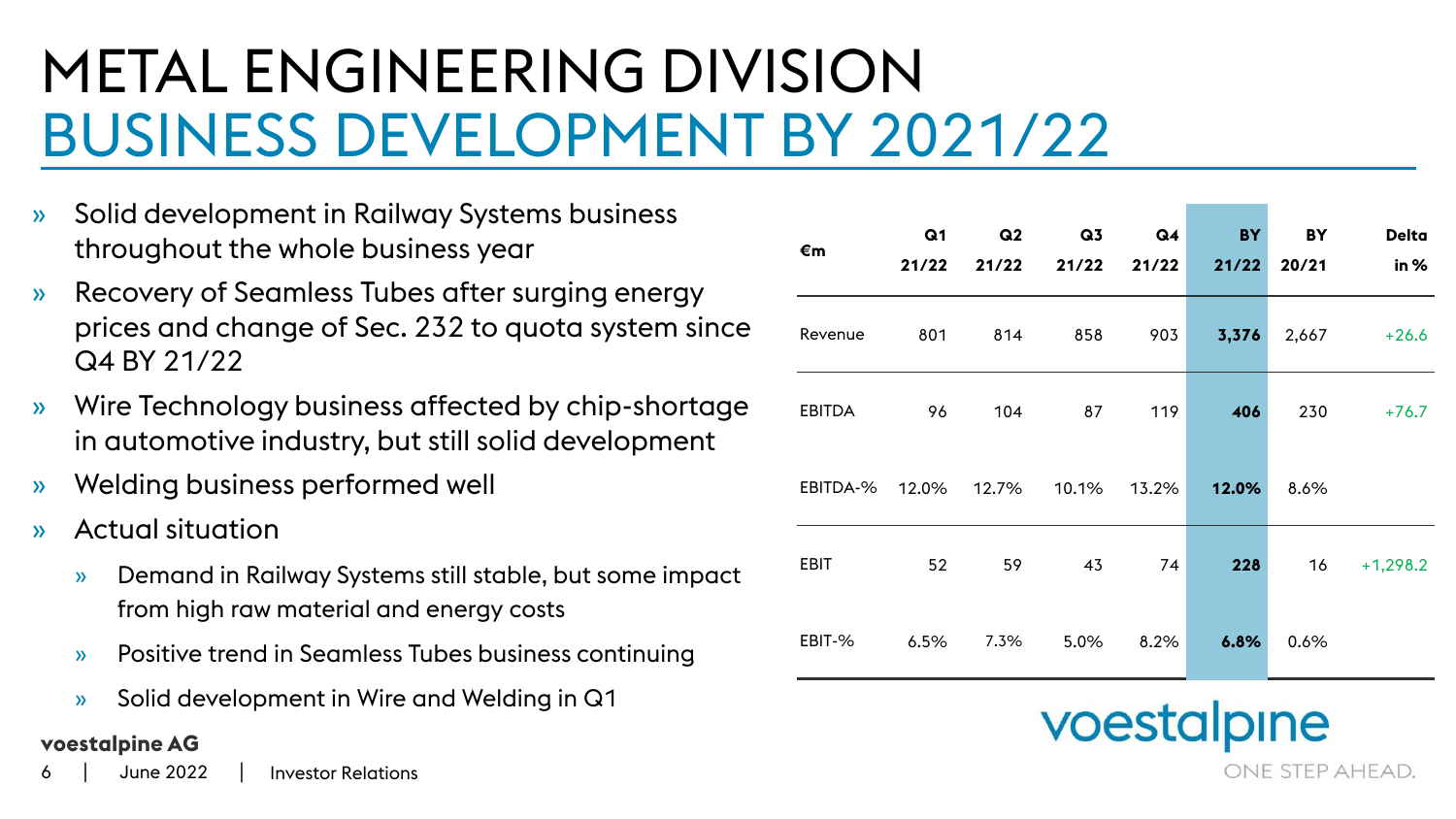### METAL FORMING DIVISION BUSINESS DEVELOPMENT BY 2021/22

- » Challenging conditions in Automotive Components business due to supply chain constraints throughout the business year
- » Tubes & Sections faced high demand in most market segments across the globe
- » Precision Strip continued strong performance
- » Unchanged strong business environment for Warehouse & Rack Solutions business in BY 2021/22
- » Actual situation
	- » Car production in Europe still curbed by supply chain constraints
	- » High order backlog in Tubes and Sections and Warehouse business but recently some slowdown of demand noticeable

#### **voestalpine AG**

June 2022 7 June 2022 Investor Relations

| €m            | Q <sub>1</sub><br>21/22 | Q2<br>21/22 | Q <sub>3</sub><br>21/22 | Q4<br>21/21 | <b>BY</b><br>21/22 | <b>BY</b><br>20/21 | <b>Delta</b><br>in $%$ |
|---------------|-------------------------|-------------|-------------------------|-------------|--------------------|--------------------|------------------------|
| Revenue       | 826                     | 792         | 836                     | 1,021       | 3,474              |                    | $2,554 + 36.0$         |
| <b>EBITDA</b> | 105                     | 87          | 90                      | 153         | 433                | 274                | $+58.2$                |
| EBITDA-%      | 12.7% 10.9%             |             | 10.7%                   | 14.9%       | 12.5%              | 10.7%              |                        |
| <b>EBIT</b>   | 68                      | 50          | 52                      | 51          | 221                | 124                | $+78.1$                |
| EBIT-%        | 8.2%                    | 6.3%        | 6.2%                    | 5.0%        | 6.4%               | 4.9%               |                        |

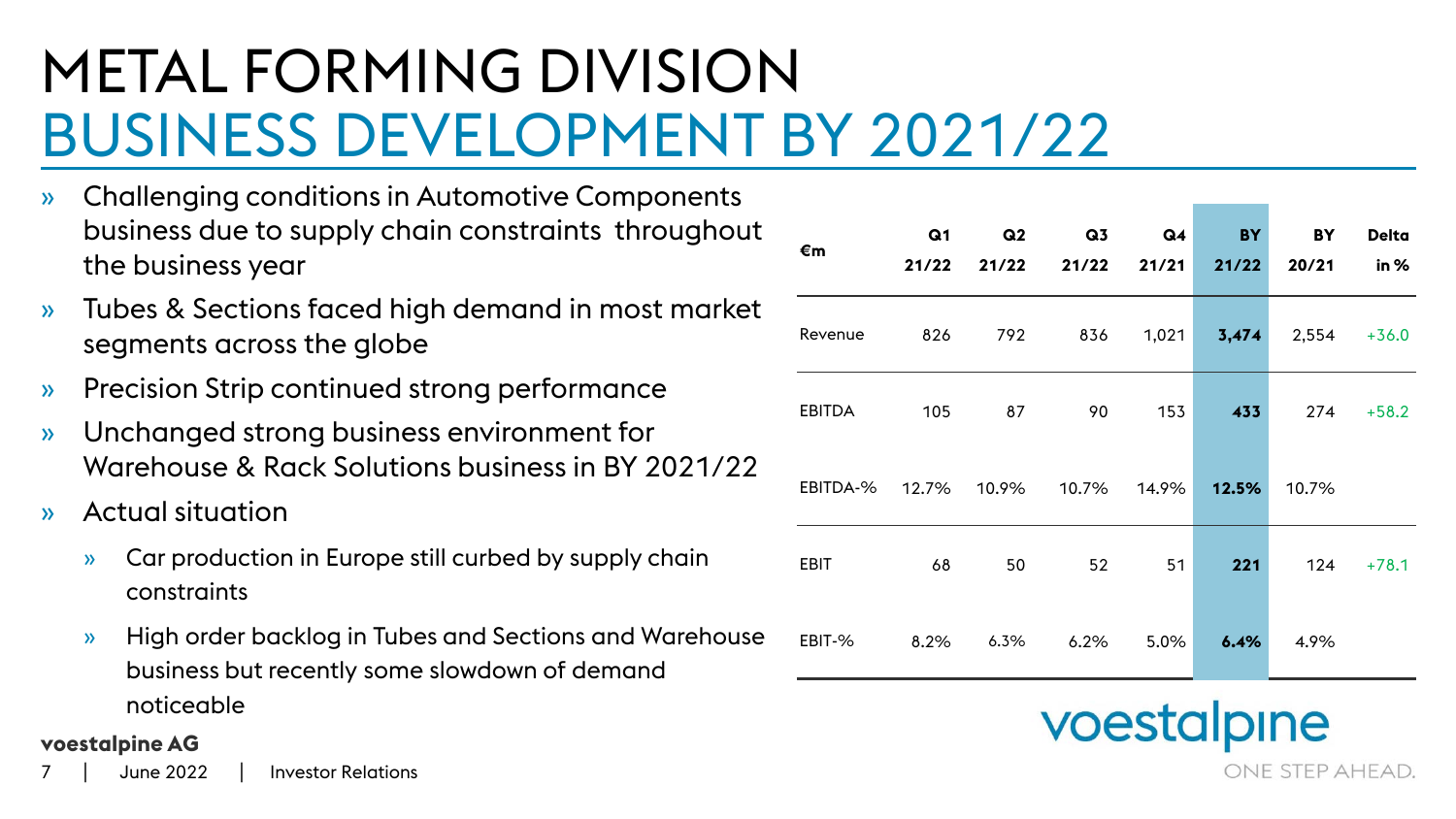# FINANCIAL OVERVIEW BY 2021/22



**voestalpine AG**

June 2022 8 | June 2022 | Investor Relations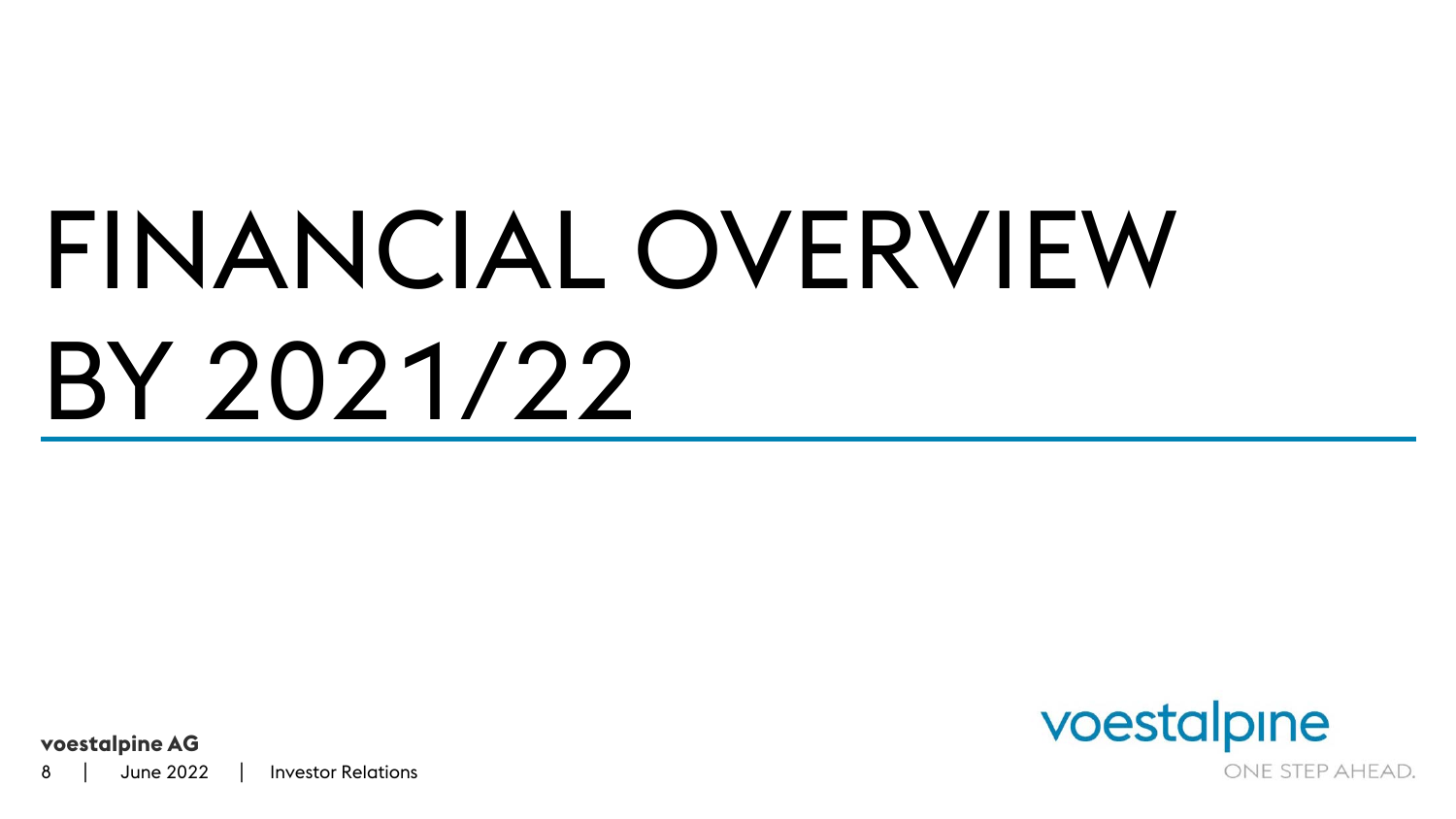#### voestalpine GROUP FINANCIAL OVERVIEW

|                                               | BY 2020/21<br>2020/04/01-2021/03/31 | BY 2021/22<br>2021/04/01-2022/03/31 | <b>Delta</b><br>℅ |
|-----------------------------------------------|-------------------------------------|-------------------------------------|-------------------|
| Revenue                                       | 10,902                              | 14,923                              | $+36.9$           |
| <b>EBITDA</b>                                 | 1,148                               | 2,291                               | $+99.6$           |
| EBITDA margin                                 | 10.5%                               | 15.4%                               |                   |
| EBIT                                          | 338                                 | 1,454                               | $+330.0$          |
| <b>EBIT</b> margin                            | 3.1%                                | 9.7%                                |                   |
| Profit before tax                             | 235                                 | 1,383                               | $+488.8$          |
| Profit after tax from continuing operations*  | 256                                 | 1,072                               | $+318.8$          |
| Profit after tax from discontinued operations | $-224$                              | 258                                 |                   |
| Profit after tax <sup>*</sup>                 | 32                                  | 1,330                               | $+4,096.5$        |
| EPS – earnings per share (euros)              | 0.24                                | 7.28                                | $+2,933.3$        |

In millions of euros

\* Before deduction of non-controlling interests.

#### **voestalpine AG**

ONE STEP AHEAD.

voestalpine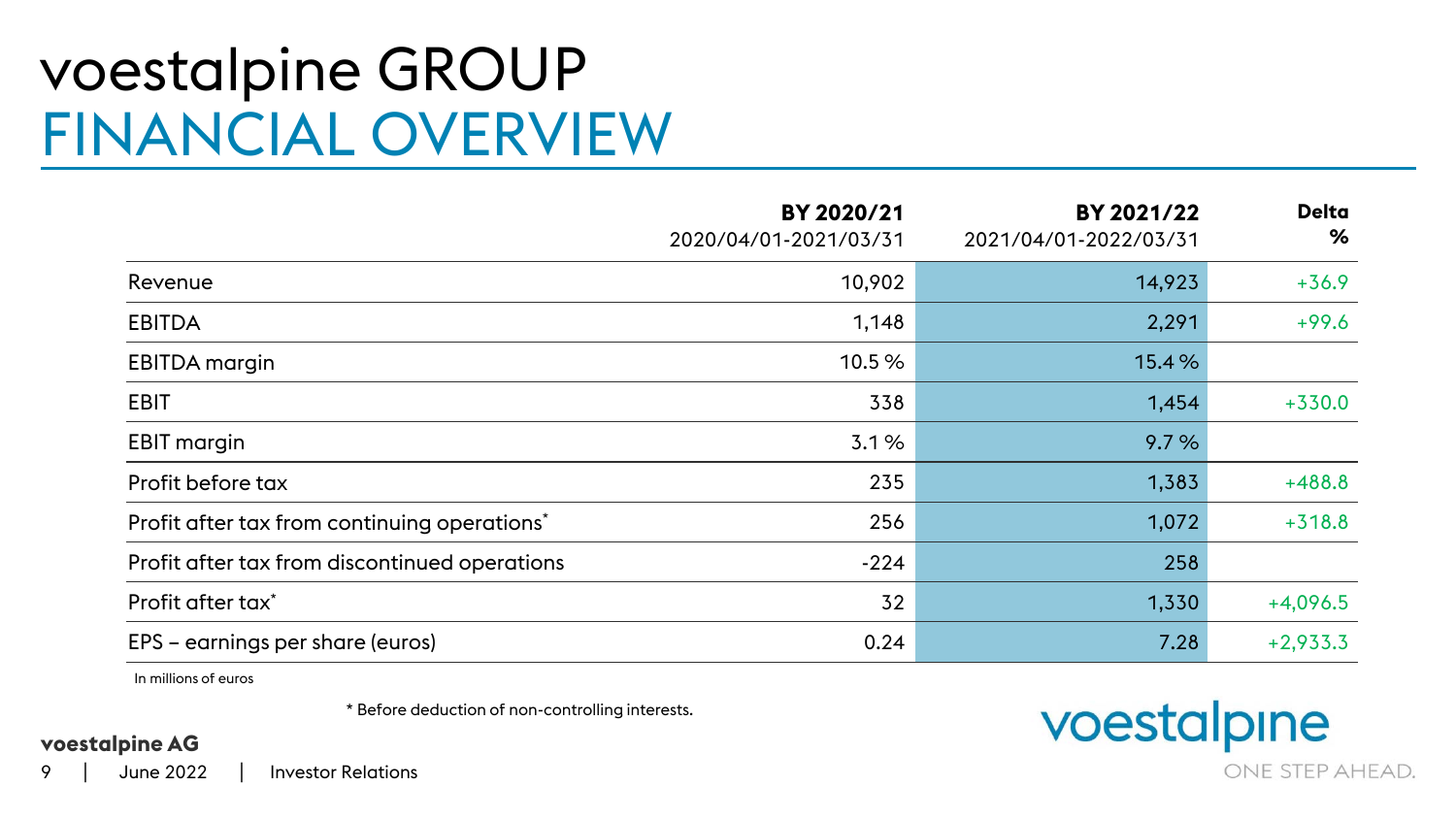#### voestalpine GROUP DEVELOPMENT EBITDA BY 2021/22

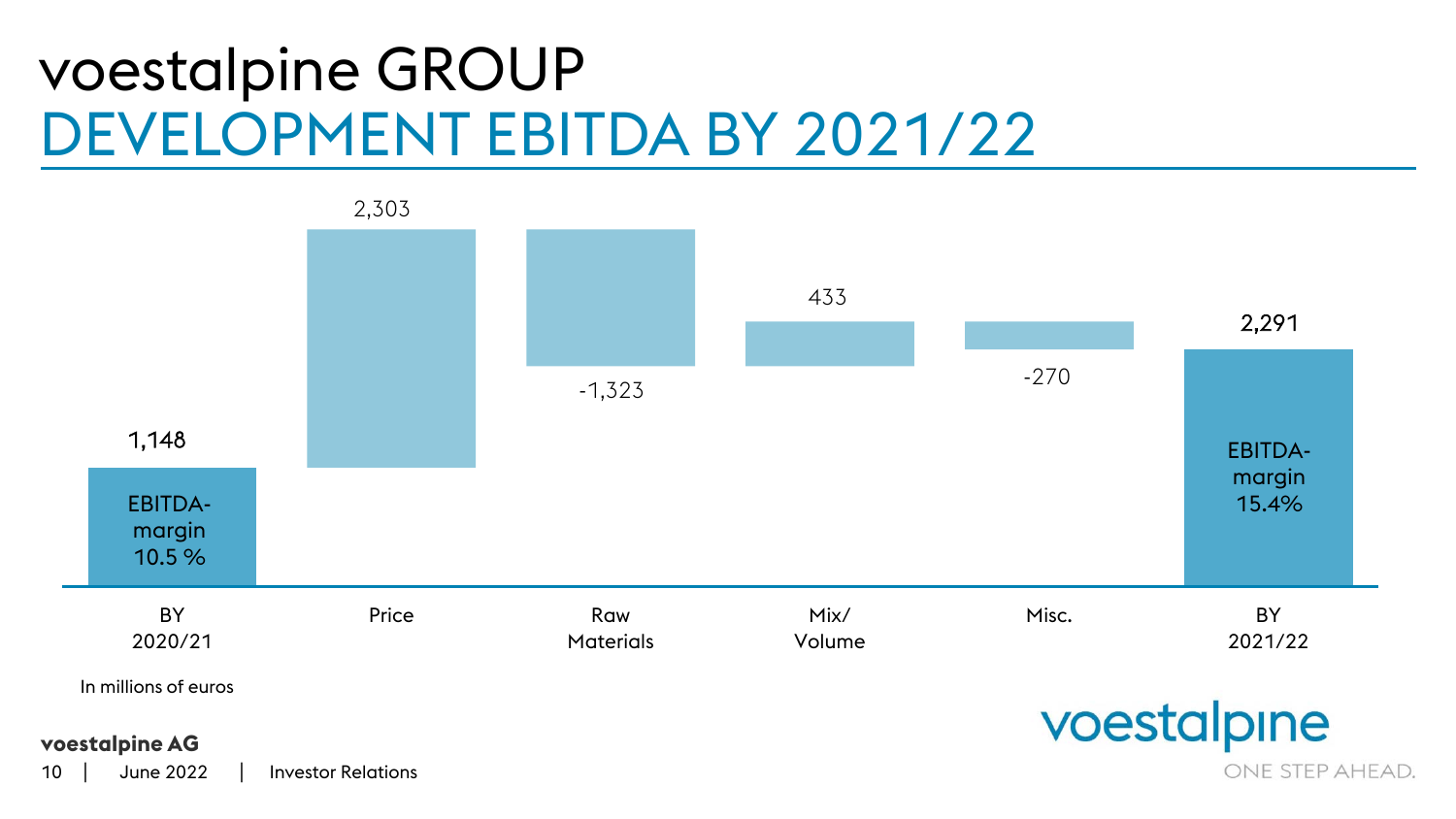### voestalpine GROUP FROM EBITDA TO FREE CASH FLOW BY 2021/22



June 2022 11 June 2022 | Investor Relations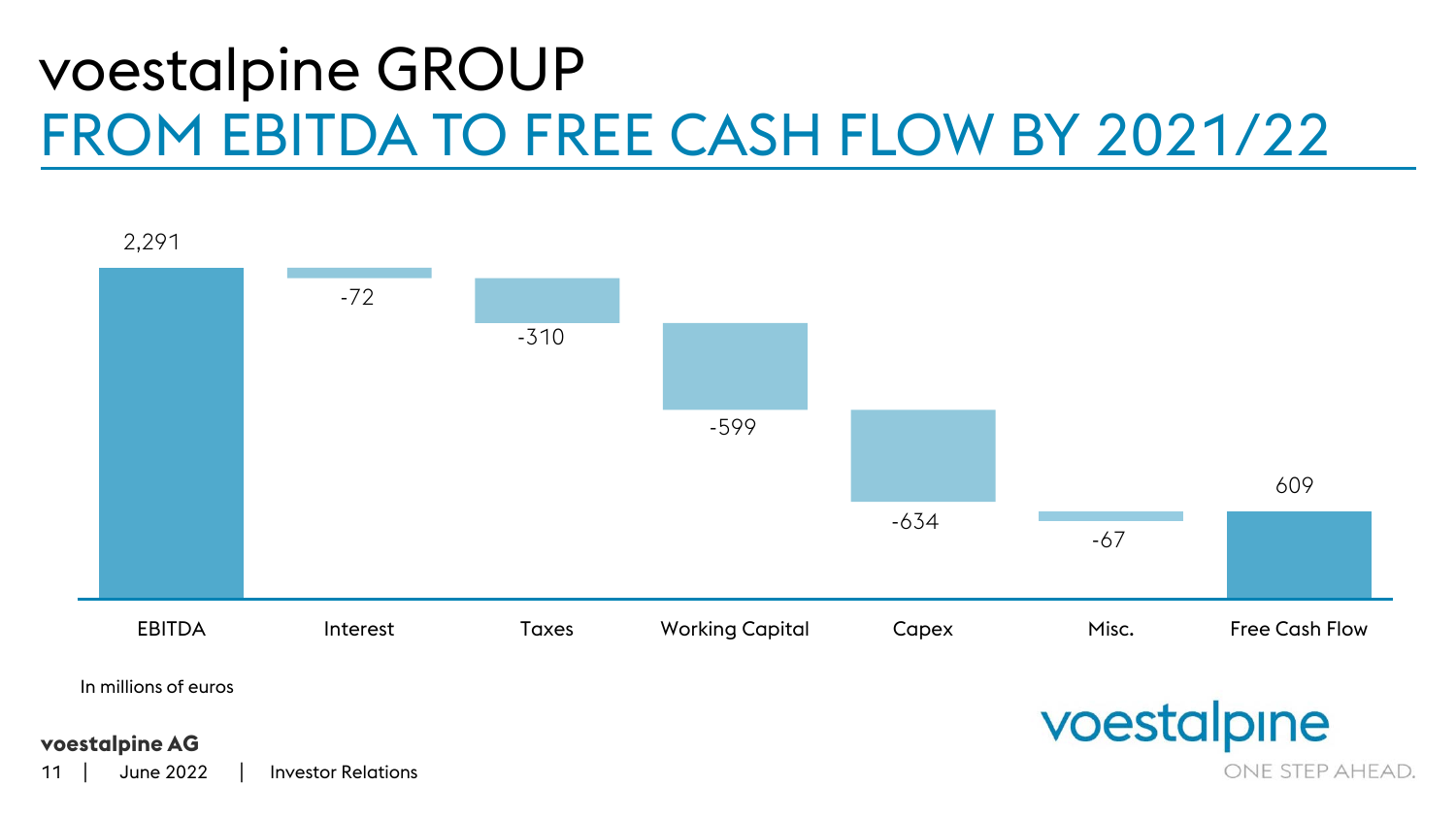#### voestalpine GROUP DEVELOPMENT CASH FLOW

**BY 2020/21** 2020/04/01-2021/03/31 **BY 2021/22** 2021/04/01-2022/03/31

| Cash flow from results              | 1,001  | 1,842  |
|-------------------------------------|--------|--------|
| Changes in working capital          | 633    | $-599$ |
| Cash flow from operating activities | 1,634  | 1,243  |
| Cash flow from investing activities | $-582$ | $-634$ |
| Free cash flow                      | 1,052  | 609    |

In millions of euros

**voestalpine AG**

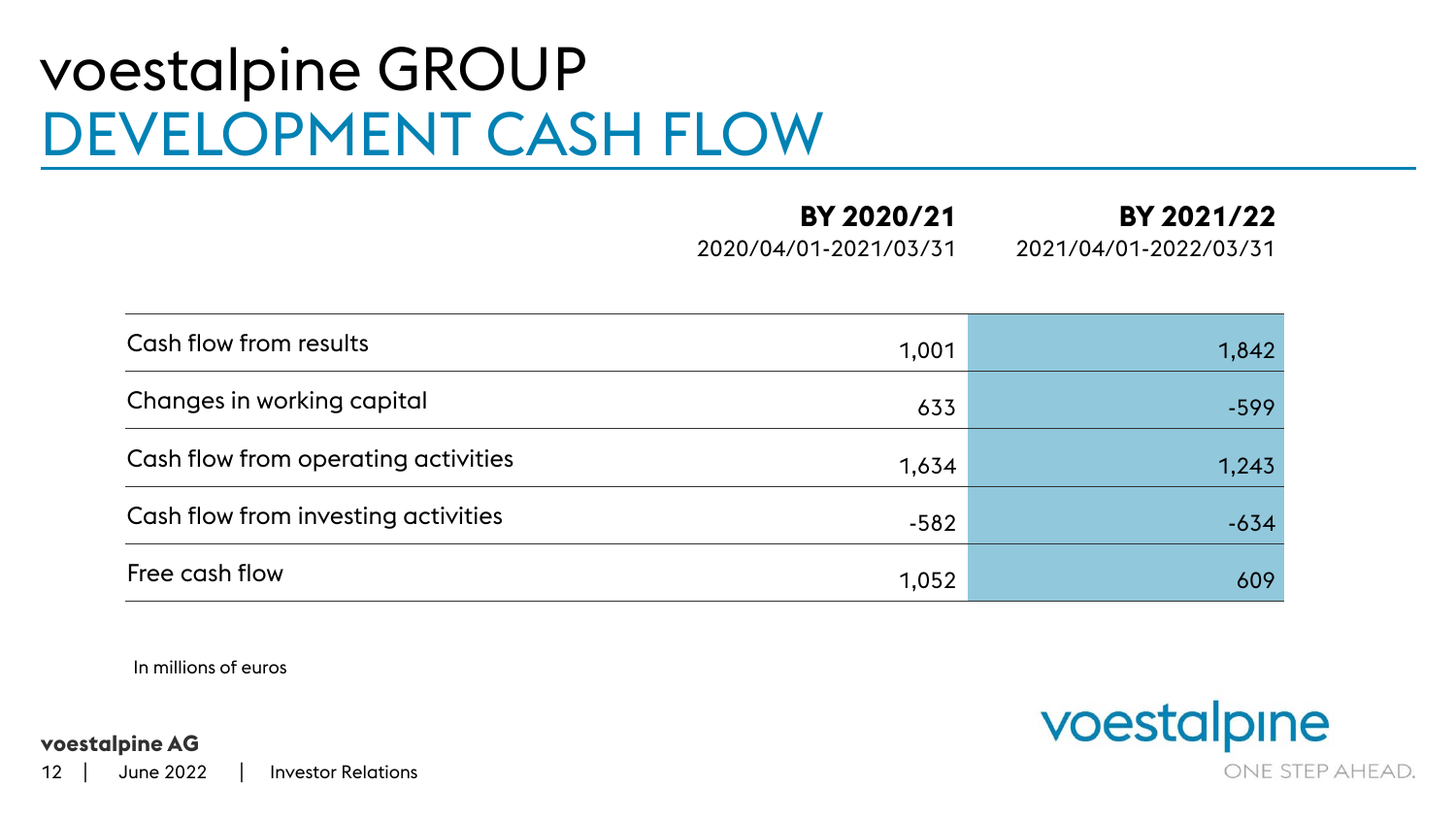#### voestalpine GROUP DEVELOPEMENT GEARING RATIO



#### **voestalpine AG**

June 2022 13 June 2022 l Investor Relations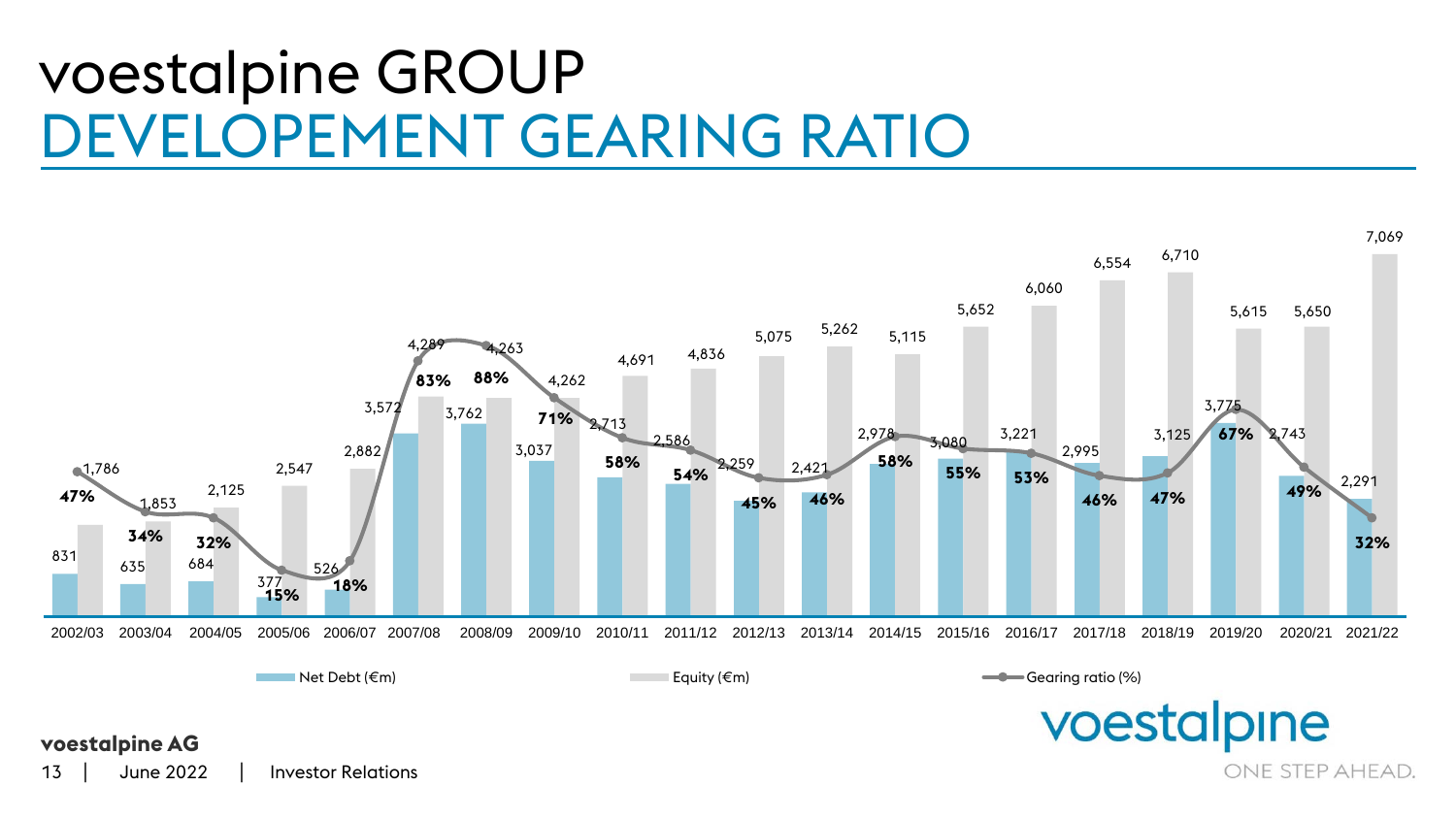### voestalpine GROUP LIQUIDITY AND REDEMPTION SCHEDULE

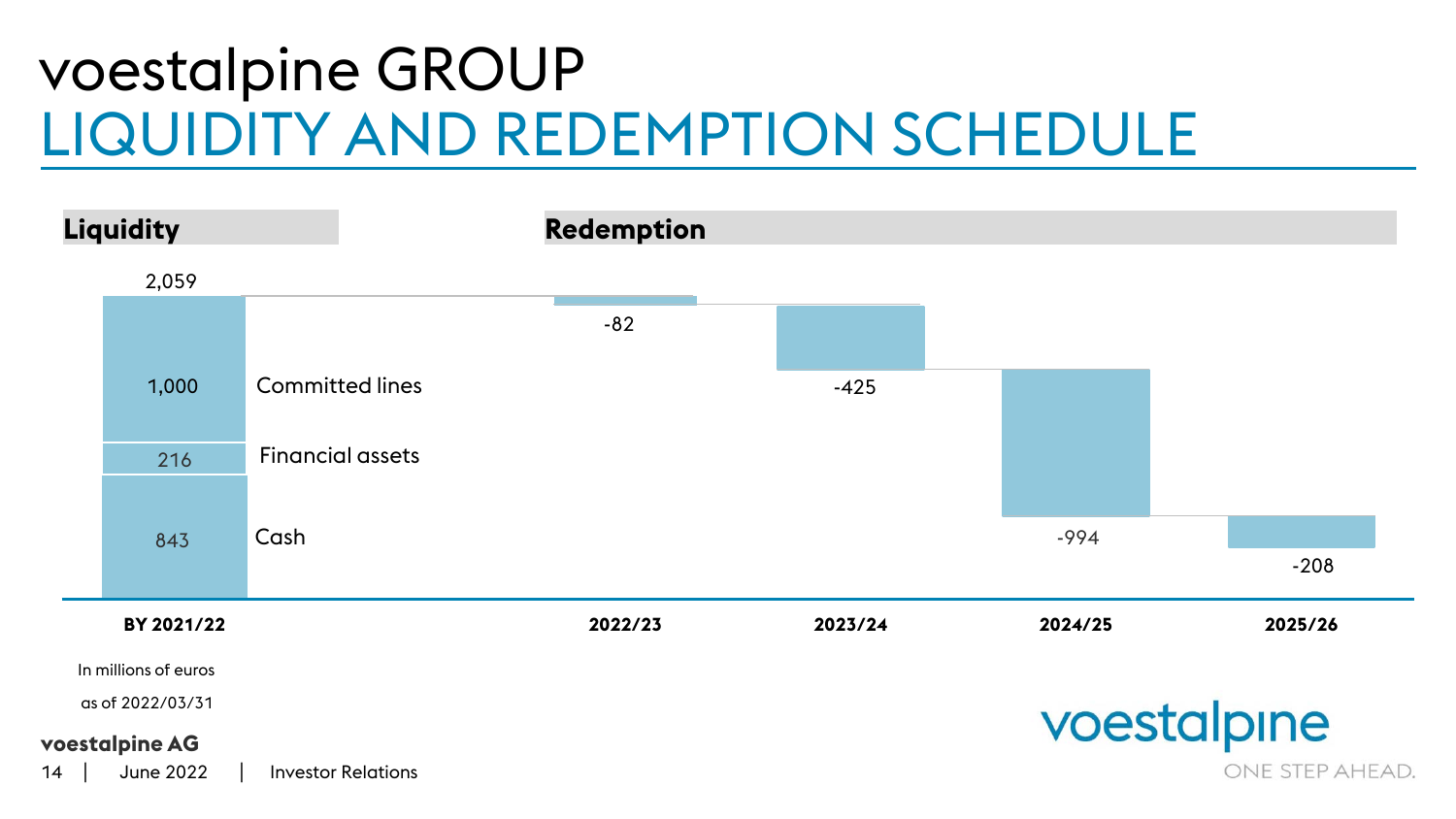### voestalpine GROUP OUTLOOK BY 2022/23

- » Economic sentiment slowed down recently, major economic parameters for BY 2022/23 hard to predict:
	- » Development of Russian war against Ukraine
	- » Further development of pandemic in general and global affects of Chinese zero-COVID strategy
	- » Volatility of raw material and energy prices
- » Nevertheless, very positive start to the BY 2022/23: Rock-solid financial base and strong order books
	- » Car makers struggling with supply constraints while having very high order backlogs
	- » Uptrend in aerospace business expected to continue
	- » Oil and gas business continues to be fueled by high energy prices
	- » Railway infrastructure business a stabilizing factor like in the past
- » Optimistic expectations for Q1, Q2 BY 2022/23 benefitting from order backlog and contract structure
- $\lambda$  Forecasts for 2<sup>nd</sup> half of BY 2022/23 fraught with very high uncertainty
- » EBITDA for BY 2022/23 expected in a range of between 1.8 and 2.0 billion EUR



**voestalpine AG**